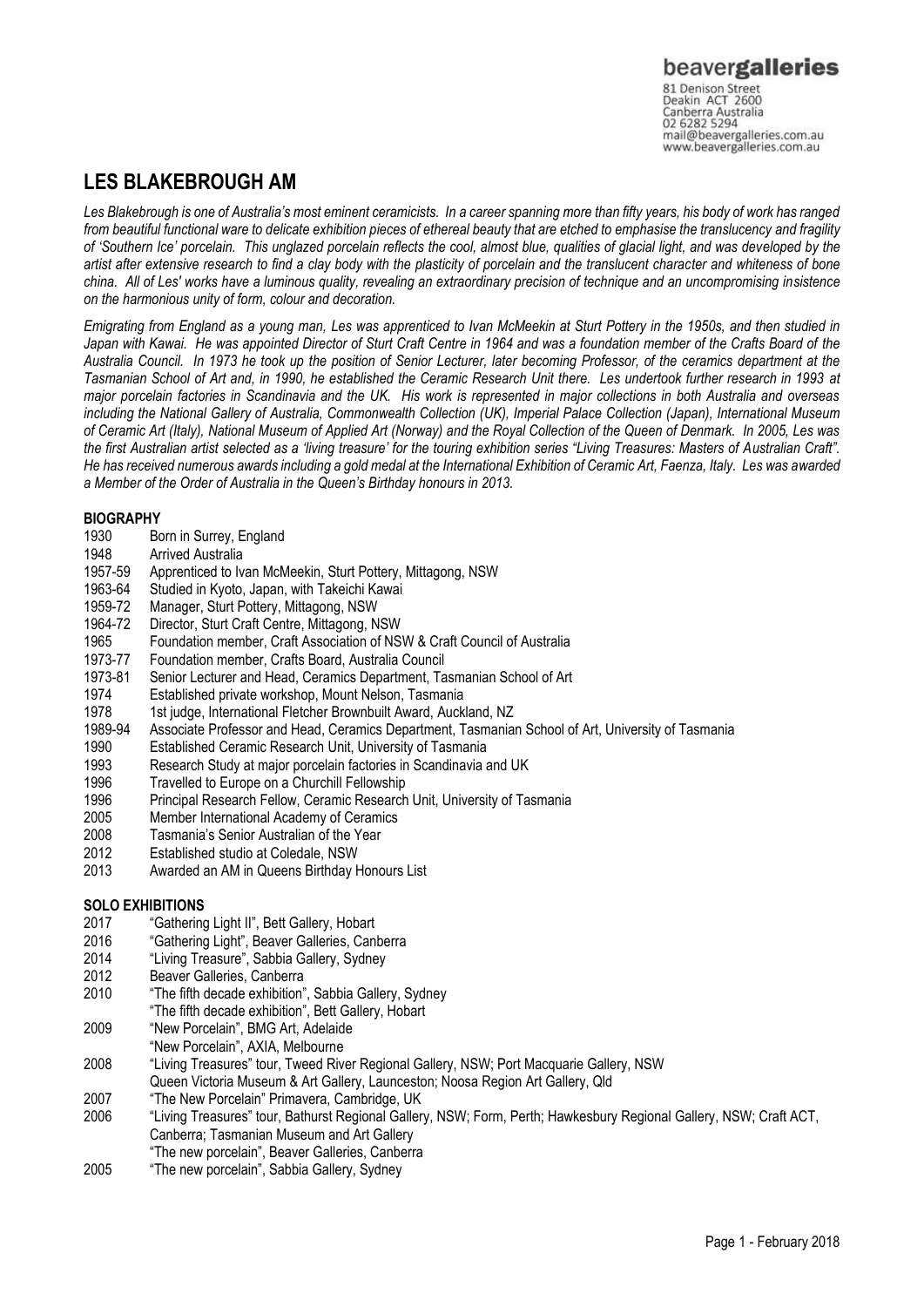81 Denison Street<br>Deakin ACT 2600 Canberra Australia 02 6282 5294 mail@beavergalleries.com.au www.beavergalleries.com.au

"Living Treasures: Masters of Australian Craft series", Object Gallery, Sydney "Flora Tasmanica", Botanic Gardens Gallery, Sydney

- 2001 Beaver Galleries, Canberra<br>2000 BMG Fine Art. Adelaide Fes
- **BMG Fine Art, Adelaide Festival Exhibition**
- Sturt Gallery, Mittagong, NSW
- 1998 BMG Fine Art, Adelaide
- 1997 Savode Gallery, Brisbane
- Ceramic Art Gallery, Sydney 1996 Beaver Galleries, Canberra
- Cooks Hill Gallery, Newcastle, NSW Distelfink Gallery, Melbourne
- 1995 Ceramic Art Gallery, Sydney<br>1993 Distelfink Gallery, Melbourne
- 1993 Distelfink Gallery, Melbourne<br>1990 Cooks Hill Gallery, Newcastle
- 1990 Cooks Hill Gallery, Newcastle, NSW<br>1989 The Blakebrough: Retrospective", B
- 1989 "Les Blakebrough: Retrospective", Ballarat Fine Arts Gallery, NSW; National Gallery of Victoria, Melbourne; Canberra School of Art Gallery; The Barracks, Sydney; South Australian School of Art Gallery Distelfink Gallery, Melbourne Macquarie Galleries, Sydney
- 1988 "Les Blakebrough: Retrospective", University of Tasmania
- 1963-80 34 solo exhibitions in Australia and overseas

#### **SELECTED GROUP EXHIBITIONS**

- 2018 "Something blue", Sabbia Gallery, Sydney
- 2017 "Salute XIII", Sabbia Gallery, Sydney
- 2016 "Salute XII", Sabbia Gallery, Sydney
- "Abundance The Australian Landscape in Ceramics", Sabbia Gallery, Sydney
- 2015 "Salute XI", Sabbia Gallery, Sydney
- "Salute X", Sabbia Gallery, Sydney
- 2013 "Salute IX", Sabbia Gallery, Sydney
- 2010 Hobart City Art Prize exhibition, Tas
- "Winter", Sabbia Gallery, Sydney
- 2007 "Smart Works: Design & the Handmade", Powerhouse Museum, Sydney
- 2006 "Artbank Celebrating 25 Years of Australian Art", State & Regional Galleries, Australia "Surface Connections", Manningham Gallery, Vic
- "International Ceramic Award ", Gold Coast City Art Gallery, Qld
- 2004/5 *"*Surface: Beneath& Beyond", A Tasmanian Touring Exhibition
- 2002 "Material Culture, Aspects of contemporary Australian craft and design", National Gallery of Australia, Canberra "Ritual of Tea", Jam Factory, SA (and regional tour)
- 1999 "Contemporary Australian Craft", Powerhouse Museum touring exhibition, Japan and Australia
- 1998 "Southern Light", SOFA, Chicago, USA (Beaver Galleries)
- 1997 "Four visions of Antarctica", Newcastle City Gallery, NSW Tresors: Fifth International Fine Art Fair, Singapore (Beaver Galleries) Contemporary Art Fair, Drill Hall Gallery, Canberra (Beaver Galleries)
- 1996 Newcastle Purchase Award Exhibition, NSW
- "Triaxial Blend", Rochester Institute of Technology, New York, USA
- 1995-96 "Delinquent Angels", touring exhibition of Australian ceramics to Italy; Japan; Australian State Galleries
- 1995 "Home Made", Plimsoll Gallery, Hobart
- 1993 Gold Coast Ceramic Award Exhibition, Qld
- North Queensland Ceramic Award
- 1991 50th Sturt Exhibition, Mittagong, NSW
- 1990 International Exhibition, Oslo, Norway
	- Axis Exhibition, Tokyo, Japan

#### **AWARDS / COMMISSIONS**

- 2005 Commission of Flora Tasmanica Limited Edition Porcelain for HRH Princess Mary of Denmark
- 2002 Commission of Vice-Chancellor's porcelain dinner set, University of Tasmania
- 1998 Australia Council Creative Arts Fellowship
- 1996 Sidney Myer ceramic Award / Exhibition, Shepparton, Vic